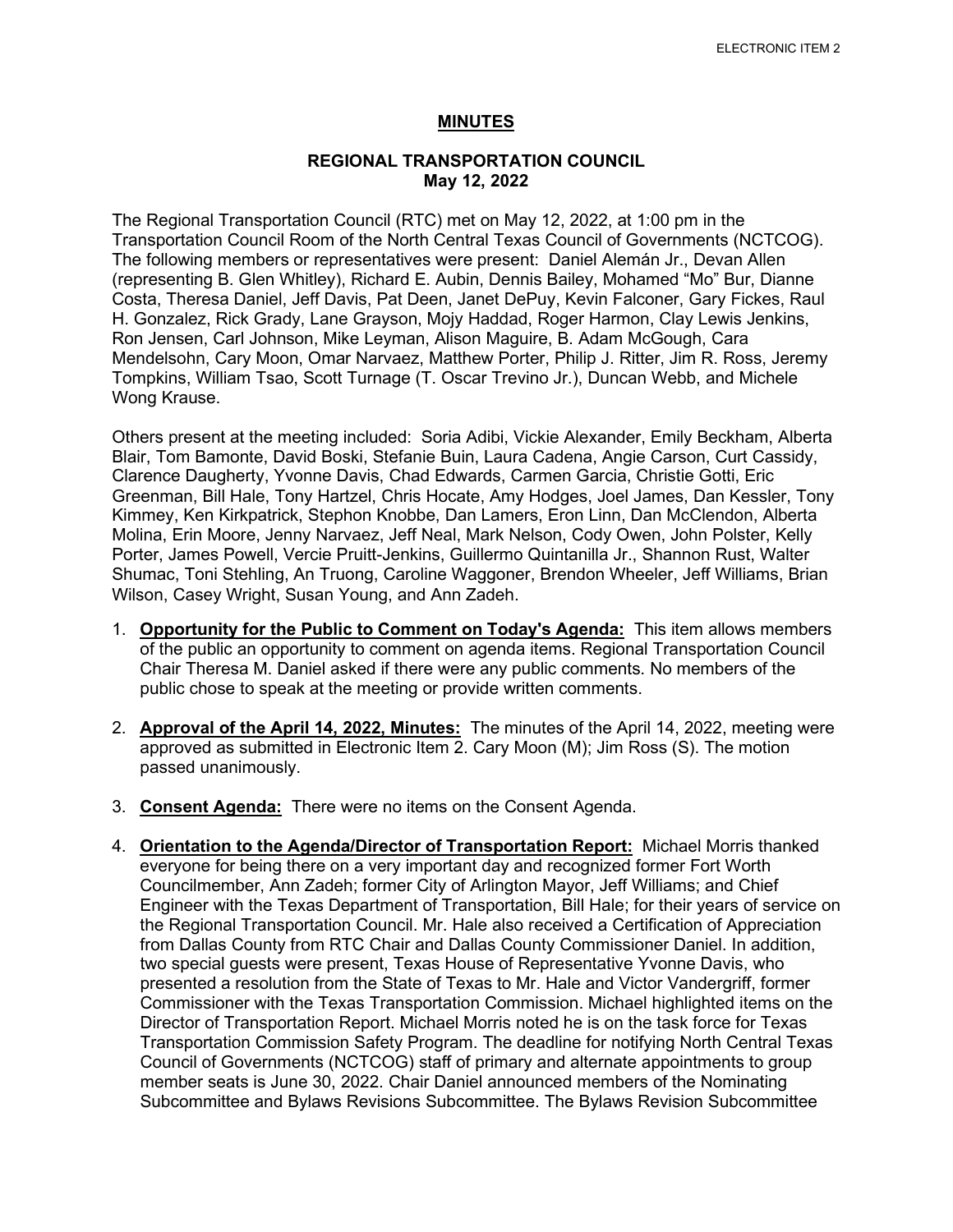members are Chair Andy Eads, Vice-Chair Rick Grady, Gyna Bivens, Dianne Costa, George Fuller, Mike Leyman, Adam McGough, Phillip Ritter, Oscar Trevino, and B. Glen Whitley. The Nominating Subcommittee members are Chair Ron Jensen, Vice-Chair Rich Aubin, Gary Fickes, Lane Grayson, Alison Maguire, William Meadows, Omar Narvaez, and Jim R. Ross. Michael presented Changing Mobility: Data, Insights, and Delivering Innovative Projects during COVID recovery that will be brought to Regional Transportation Council quarterly and mentioned the COVID numbers are increasing again. He also presented a slide (Electronic Item 4.2) from the RTC Executive Session in May 2022 that highlighted the NCTCOG and Department of Defense Joint Land-use Implementation Grant which places an emphasis on reducing encroachment and improving compatible land use, by addressing safety, and noise abatement strategies included an initiation of a Strategic Parcel Acquisition and Re-use Program. Michael noted that there had been a successful acquisition of property. The property is on the southern runway of the Naval Air Station with Lockheed Martin to the west. Michael also mentioned his testimony to Texas House Transportation Committee and noted the appointment of NCTCOG staff member Lori Clark to the Environmental Protection Agency Mobile Source Technical Review Committee. The remaining items were not presented.

5a. **Approval of Western Subregion Transit Partnership:** Michael Morris presented a transit partnership that permits a path forward for the East Lancaster corridor to be submitted for INFRA and MEGA funding in Electronic Item 5b. This is a major Regional Transportation Council and Trinity Metro partnership to advance these projects. He highlighted the cost revenue matrix and presented the funding allocation for each project. In regard to the extension of passenger rail into the Fort Worth hospital district, the project includes \$20 million in existing RTC funds, \$51 million in additional RTC funds, \$38 million in Federal Transit Administration funds, \$38 million from Trinity Metro, \$7 million committed by the City of Fort Worth, land being donated by a hospital provider, and 21.10 in Transportation Development Credits (TDCs) for \$167 million in total funding. The City of Fort Worth is proceeding with Katy Lofts without Regional Transportation Council (RTC) funds so that frees up \$11.36 million in RTC funds to include in the transit partnership. Funding for the East Lancaster Corridor project, an application that will be submitted as part of the projects in Item 5b, currently has \$40 million in RTC funding, is scheduled to receive \$30 million from the Texas Department of Transportation (TxDOT), \$10 million from the City of Fort Worth bond program, \$2 million from the private sector, and \$100 million from INFRA for total funding of \$182 million. Trinity Lakes Station is the new Fort Worth East Station where SH 820 and the Trinity Railway Express cross. The RTC previously funded approximately \$7 million in CMAQ and STBG funds for the project and is adding another \$20 million in Congestion Mitigation and Air Quality Improvement Program (CMAQ) funds, freeing up \$6 million from Trinity Metro, and utilizing 5.35 TDCs for total funding of \$26.74 million. A minor adjustment to the IH 35W Guaranteed Transit Program, currently with \$14 million in existing RTC funds, will add \$2 million in CMAQ funds, remove \$3.50 in funding from Trinity Metro and include 3.20 TDCs for total funding of \$16.01 million.

A motion was made to approve the Western Subregion Transit Partnership as shown in Electronic Item 5a. Clay Lewis Jenkins (M); Richard Aubin (S). The motion passed unanimously.

5b. **Fiscal Year 2022 Multimodal Project Discretionary Grant Multimodal Projects Discretionary Grant Program:** Jeff Neal presented projects to be submitted for funding consideration through the Fiscal Year 2022 Multimodal Project Discretionary Grant (MPDG) Program. This agenda item is tied together with 5a and allows the RTC the opportunity to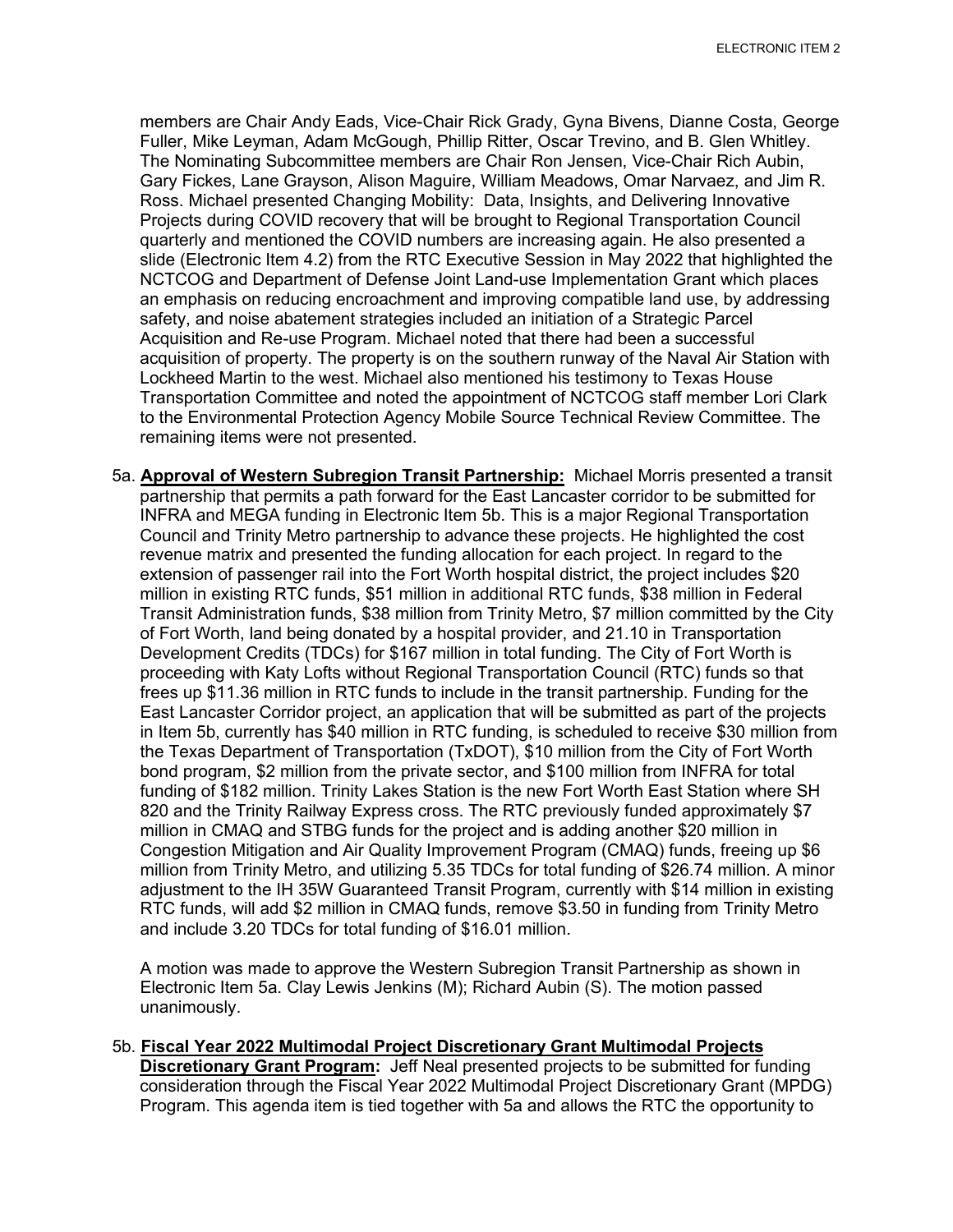apply for three different grant opportunities and obtain funding for multiple programs with a single application. This \$2.85 billion program solicits project applications for three funding opportunities: The National Infrastructure Project Assistance Grants Program (MEGA), the Nationally Significant Multimodal Freight and Highway Projects Grant Program (INFRA), and the Rural Surface Transportation Grant Program (RURAL). The Notice of Funding Opportunity (NOFO) combines three major discretionary grant programs in efforts to reduce burdens for State and local applicants, increase the pipeline of "shovel-worthy" projects now possible because of the Bipartisan Infrastructure Law (BIL), and enable US DOT to get a more comprehensive view of projects in development nationwide. Applications were due to the US DOT by May 23, 2022, for the following funding programs (with additional details provided in Electronic Item 5b): The National Infrastructure Project Assistance (MEGA) Program will provide \$1 billion in FY2022 funding for major projects too large or complex for traditional funding programs. This is a new competitive grant program under the BIL. The Nationally Significant Multimodal Freight and Highway Projects Grant Program is a continuation of the existing Infrastructure for Rebuilding America (INFRA) Program, and it will provide \$1.55 billion in FY2022 funding for highway, bridge, freight rail, intermodal, and marine transportation projects of regional and national significance. The Rural Surface Transportation Grant Program (RURAL) will provide \$300 million in FY2022 funding supporting projects to improve/expand rural area surface transportation infrastructure for increased connectivity and enhanced safety and reliability of people and freight movements to generate regional economic growth and greater quality of life. Jeff announced that this is another new competitive grant for agencies in the region submitting projects and noted that the [www.grants.gov](http://www.grants.gov/) registration process must be completed, usually requiring two-four weeks for completion, prior to submitting applications. Agency requests to receive a letter of support from the RTC were to be submitted to Kyle Roy by Thursday, May 12, 2022. FY2022 MPDG grant application submittal deadline was May 23, 2022. For the east subregion, NCTCOG staff proposed to submit the South Dallas County Inland Port Multimodal Connectivity Project as a consolidated application under both the INFRA and RURAL Grant programs. Additionally, NCTCOG will partner with the Texas Department of Transportation (TxDOT) – Dallas District as a co-sponsor for the re-submittal of the IH 30 Downtown Dallas Canyon Project under the INFRA and MEGA Grant programs (originally submitted in FY2021). For the west subregion, NCTCOG proposed to re-submit the East Lancaster Avenue Complete Streets and Transit Technology Project under the INFRA and MEGA Grant programs (originally submitted in FY2021). Following a request for RTC approval, Executive Board endorsement will be requested on May 26, 2022, and STTC endorsement on May 27, 2022. Michael Morris indicated the importance of the implementation time frame for all of the projects as key to scoring the funding.

Based on previous approval of the Western Subregion Transit Partnership in Item 5a, a motion was made to approve the allocation of new RTC funds (same as RAISE-April 2022) for the South Dallas County Inland Port Multimodal Connectivity project for \$12,530,000 STBG funds (including 4,270,000 TDCs); proposed projects to submit for funding consideration through the FY22 MPDG Discretionary Grant Program; and administratively amend the Transportation Improvement Program and State Transportation Improvement Program (TIP/STIP), as well as other planning/administrative documents, to include proposed projects if selected for an FY22 MPDG Grant Award. Cara Mendelson (M); Devan Allen (S). The motion passed unanimously.

6. **\$15M Dallas Area Rapid Transit/Garland Partnership that Expedited the IH 635 East Project:** Christie Gotti requested a recommendation for Regional Transportation Council (RTC) action to finalize a \$15 million funding exchange with Dallas Area Rapid Transit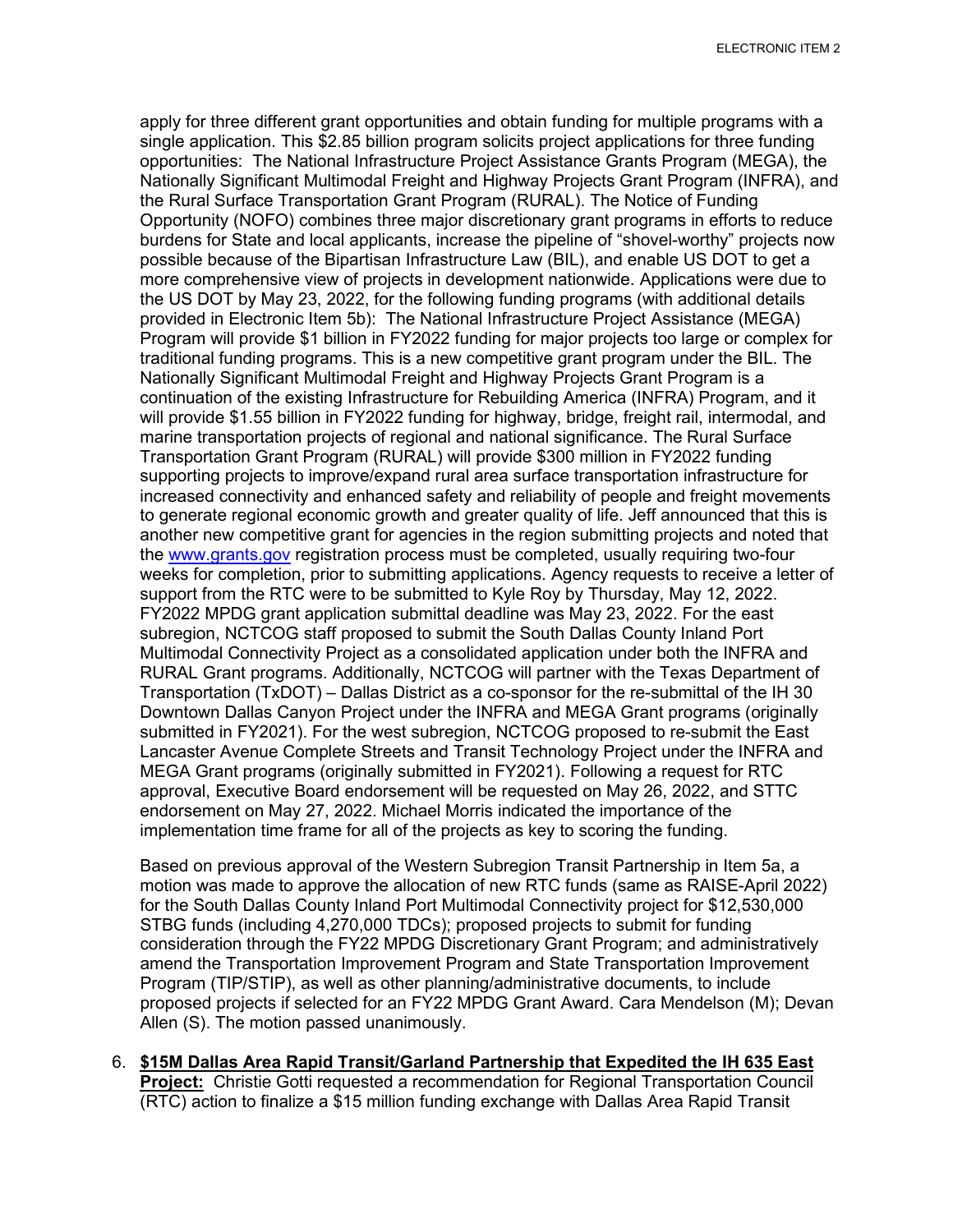(DART) and the City of Garland to fulfill the funding partnership originally approved by the RTC in September 2019**.** In September 2019, the RTC approved a partnership with the City of Garland to aid in the implementation of the IH 635 East project. That action included approval of \$15 million but required that the specific project to be funded be brought back for RTC approval. Garland has identified a project of interest, which is land banking and redevelopment activities near the South Garland Transit Center. By entering a three-party partnership, the city prefers to use local funding for their redevelopment efforts at the South Garland Transit Center; Dallas Area Rapid Transit (DART) has agreed to aid in the partnership by providing local funds to the City if the RTC makes DART whole by providing the same amount of federal funds. DART proposes that the RTC funds be placed on the Silver Line Rail Project that is currently under construction. Proposed action included RTC approval of \$15 million in federal Congestion Mitigation and Air Quality Improvement Program (CMAQ) funds for the Silver Line Rail Project (from DFW Airport Station to Shiloh Station); DART will match the federal funds with \$3.75M of local funds on the Silver Line project and send \$15 million in local funds to Garland in several installments; Garland will use funding for land banking and related redevelopment activities in the area surrounding the South Garland Transit Center. The motion also included direction for staff to administratively amend the TIP and other planning/administrative documents. Michael Morris thanked Richard Aubin, Councilmember, City of Garland and his colleagues for their assistance on the project. The vision for Garland is to take the South Garland transit center and turn it into a mega transit hub. Garland would be a major destination for travel throughout the whole Dallas-Fort Worth region. Richard Aubin thanked the RTC and NCTCOG staff, DART, and City of Garland staffs' hard work. Michele Wong Krause, Chair, DART also thanked the Regional Transportation Council and the City of Garland for all of their collaboration, in which DART is pleased to be a part of and expressed hope that the RTC would approve the item.

A motion was made to approve \$15 million in federal Congestion Mitigation and Air Quality Improvement Program funds for the Silver Line Rail Project (from DFW Airport Station to Shiloh Station); DART will match the federal funds with \$3.75M of local funds on the Silver Line project and send \$15 million in local funds to Garland in several installments; Garland will use the funding for land banking and related redevelopment activities in the area surrounding the South Garland Transit Center. Action also included direction for staff to administratively amend the Transportation Improvement Program, Statewide Transportation Improvement Program, and other planning/administrative documents as necessary. Richard Aubin (M); Rick Grady (S). The motion passed unanimously.

## 7. **Regional Transportation Council Policy for Transportation Certification Program:**

Brendon Wheeler introduced a proposed policy outlining the guiding principles and process by which Regional Transportation Council (RTC) may transparently coordinate with transportation infrastructure providers wishing to certify innovative transportation technology to move people and/or freight within the region. The draft policy, included in Item 7.1, will serve to guide a consensus-building path among the Regional Transportation Council, interested local governments, and transportation technology providers in bringing innovative transportation solutions to the region with the end goal of a commercial application to serve a long-range transportation need. In February 2022, the RTC adopted Policy 22-01 (included in Electronic Item 7.2) to advance high-speed rail in the Dallas-Fort Worth High-Speed Transportation Connections Study into Phase 2 of the National Environmental Policy Act (NEPA) process to environmentally clear the IH 30 corridor and not hold up the NEPA process with developing technology. The policy was also developed to monitor hyperloop technology advancement along technology certification and demonstration path and to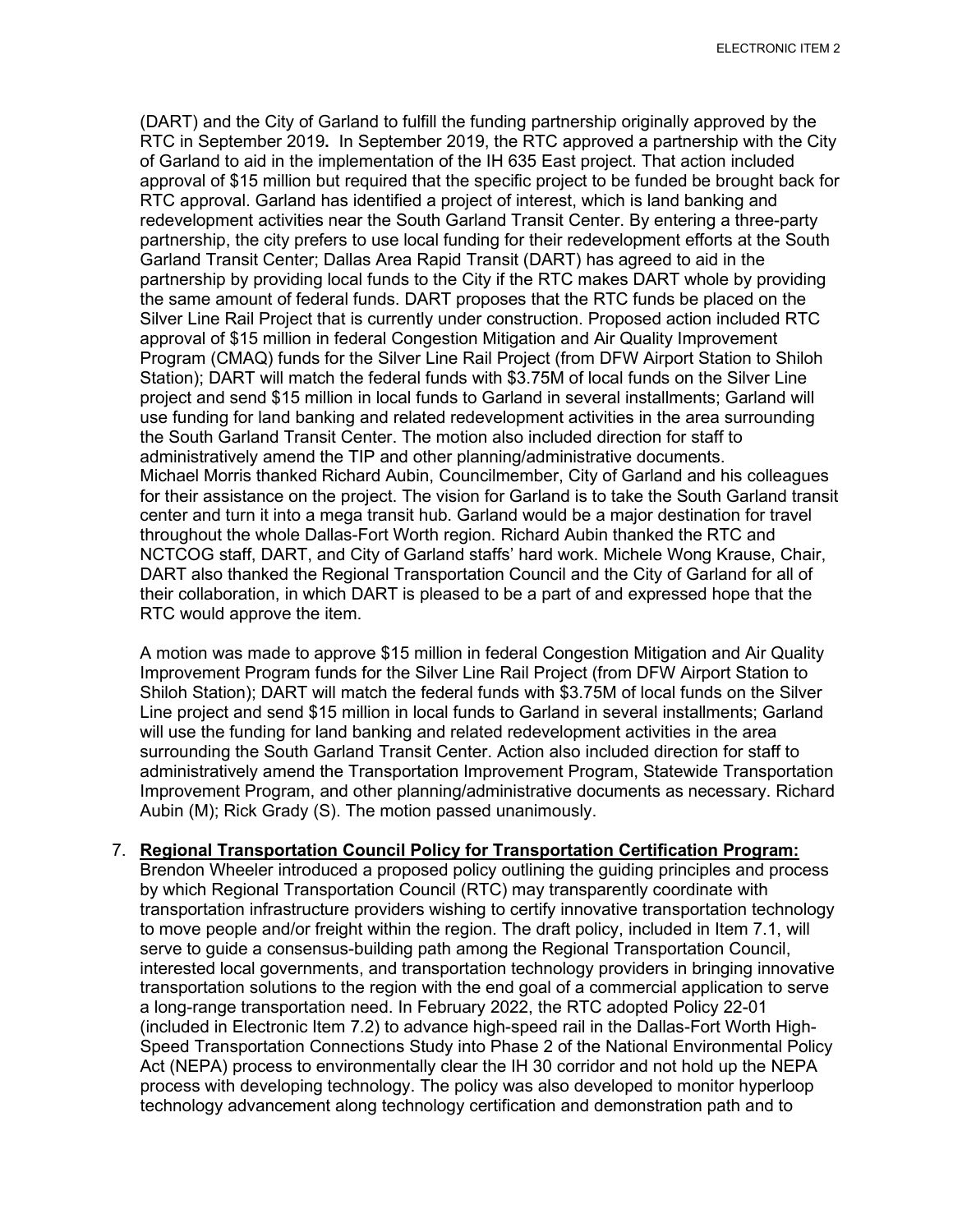advance high-speed rail and hyperloop technology in different corridors. There has been a lot of interest in the Dallas-Fort Worth region such as Virgin Hyperloop's request for proposals for a certification center site in 2020. Many new transportation infrastructure technologies require certification prior to widespread application and technologies face difficulties in advancing through traditional planning processes either at the State or local levels. The purpose of RTC Policy P22-02, Policy Support to Develop Process for the Innovative Transportation Technology Infrastructure Certification Program, is to outline RTC's guiding principles; define transparent process by which RTC may coordinate with technology provider for certification facility; provide structure for periodic solicitation or acceptance of new technology infrastructure solutions; and ensure level playing field for transportation infrastructure technology providers wishing to move to region and local governments wishing to propose their site for consideration. Guiding principles of the Certification Program include 1) the program must serve the long-range transportation need (Metropolitan Transportation Plan); 2) technology developer solely responsible for navigating certification process; 3) be facilitated by North Central Texas Council Of Governments (NCTCOG) for mutual cooperation; 4) include local government considerations such as a contingency should technology fail to perform as intended, expected timeframe for infrastructure to be operational, and public use goals and performance expectations. The Innovative Transportation Technology Infrastructure Certification Program's process is as follows: 1) NCTCOG staff to ensure technology solution conforms to policy guidance and long-range transportation need (MTP); 2) NCTCOG staff to brief RTC and RTC to take action on initiating process; 3) Upon RTC action, local governments to submit potential locations of interest; 4) Technology provider to determine preferred location to pursue; 5) RTC to initiate development activities; NCTCOG staff to provide support. Electronic Item 7.3 included additional details. Philip Ritter asked if staff was aware of any areas in the Country that were implementing a similar type of local certification program and if there are ways to extract value. He also asked is there is a financial way to leverage RTC's partnership to monetize that as part of the initiative in developing a certification program. Brendon Wheeler answered that staff is not aware of any public entity that is directly involved in a certification process program. He mentioned there were some companies that have approached NCTCOG or are in talks with other areas, public sector entities, whether in the U.S. or other countries, about moving pilot projects forward and possibly certifying their projects as a part of it but is not aware of this process taking place at a programmatic level as is being proposed here. Some of those lessons learned from them have actually informed the recommended process and the need for contingency, should it fail to perform as intended. Brendon added that he is not aware of anything this expansive for all technologies to come in and provide a level playing field like staff suggested. Philip Ritter also noted that the RTC may need to think about the value a certification program would provide companies, which might be something the RTC needs to think through as part of the next steps and part of initiating technology application and what that might look like. Michael Morris reminded the RTC of the autonomous people mover system that the RTC is implementing at the international district in Dallas and at the Arlington General Motors facility. We wanted to monetize that particular component. Trinity Metro took the leadership to purchase the land necessary for the GM extension, which will be reimbursed by the RTC for the land, but the idea always was with an early demonstration technology, what could be negotiated back to the Regional Transportation Council as a revenue source for that. On the other side of that coin is a legal risk associated with it. For every risk that comes in for certification will go through that cost revenue matrix, which includes how do we help fund it, what is the responsibly to fund it, maybe there is no responsibility for the RTC to fund it. How do we eliminate risk by forcing their certification company to provide a back stop technology in case it doesn't work? We think there can be a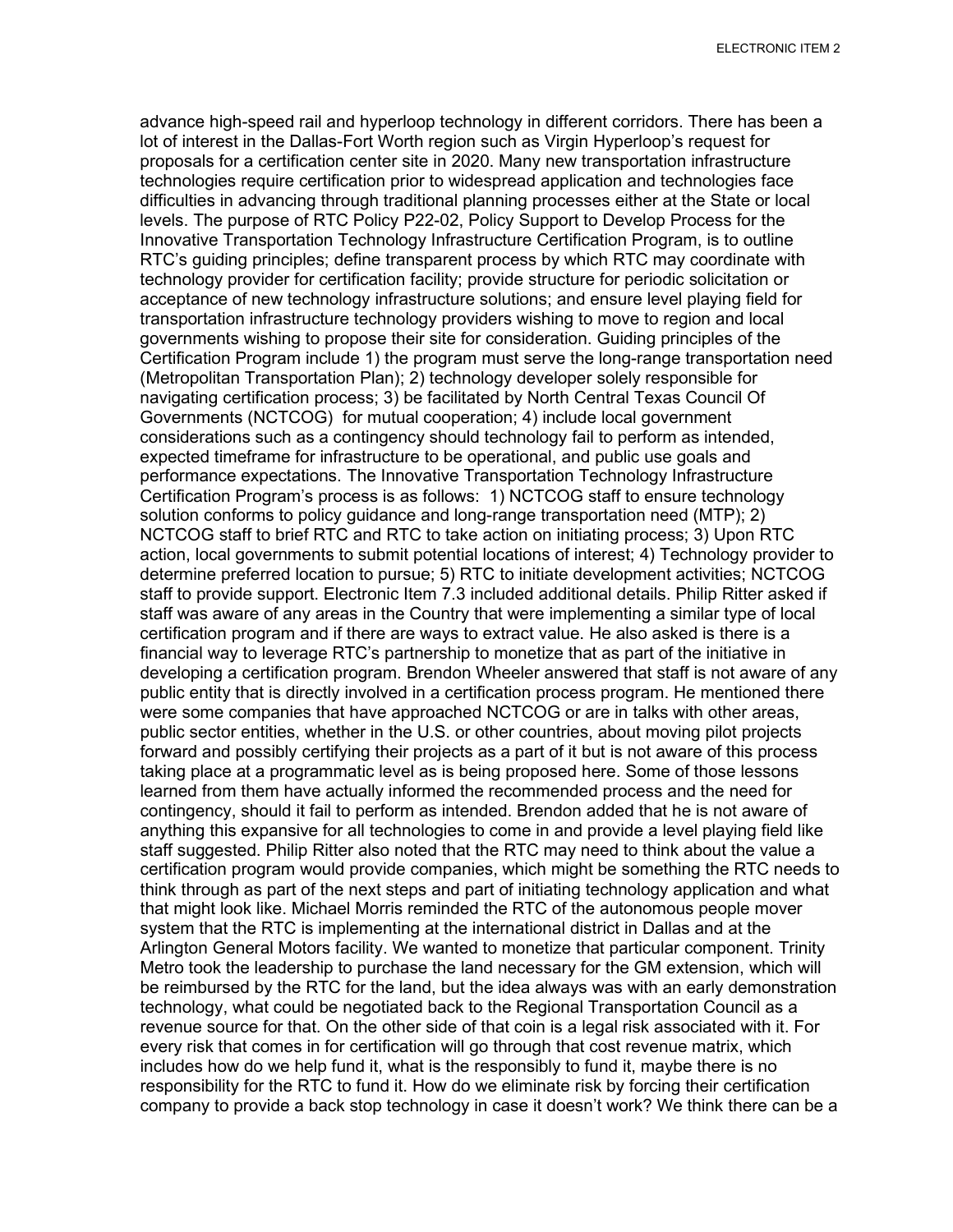financial stake, but it really depends on the technology before us. Duncan Webb asked if there are any current transportation technology providers that would be negatively impacted given where they are in the process of dealing with this region by the adoption of this policy? Michael Morris responded that we are not aware of anyone negatively impacted. We brought it to you because we think there's two technology providers interested in coming here that would be a positive impact. Michael reiterated that the only thing going through this process is if you're bringing a new capital-intensive mode, like a rail system, something that would qualify as a policy commitment of you and the Mobility Plan, which is what we were trying to garnish this particular policy.

A motion was made to approve the Policy Support to Develop Process for the Innovative Transportation Technology Infrastructure Certification Program (P22-02) which advances hyperloop and other innovative infrastructure technologies through the certification process to commercial application; outlines guiding principles and transparent process by which the Regional Transportation Council may coordinate with technology providers needing certification; ensures a long-range transportation need is met; allows for periodic solicitation or acceptance of developing technology solutions for region; and creates a level playing field for transportation infrastructure providers and local governments. Duncan Webb (M); Dianne Costa (S). The motion passed unanimously.

8. **Title VI Program Update:** Ken Kirkpatrick requested approval of updates to the Title VI Program and Language Assistance Plan. Both documents are necessary for compliance with federal civil rights requirements and must be adopted by the Regional Transportation Council. The Federal Transit Administration (FTA) requires Metropolitan Planning Organizations update their Title VI Programs every three years. The Title VI program identifies actions NCTCOG takes to ensure nondiscrimination based on race, color, and national origin, including limited English proficiency. The Title VI Program includes information on how NCTCOG monitors its transit subrecipients for Title VI compliance. Title VI Program updates to note include a list of transit-related Title VI investigations, complaints, and lawsuits (none over the last three years); summary of outreach efforts made since the last Title VI Program submissions; impacts of the distribution of state and federal funds in the aggregate for public transportation projects; and a forty-five-day public comment period. The Language Assistance Plan describes how NCTCOG addresses the needs of residents whose native language is not English and who have a limited ability to communicate in English. Language Assistance Plan updates to note include a limited English proficiency population for the 12-county Dallas-Fort Worth Metropolitan Planning Area; literacy rates for the 12-county area; four-factor analysis to evaluate the extent to which language assistance measures were required, and a forty-five-day public comment period. A draft of the Title VI Program update is available at [https://nctcog.org/TitleVI,](https://nctcog.org/TitleVI) and a draft of the Language Assistance Plan update is available at [https://nctcog.org/LAP.](https://nctcog.org/LAP) Submittal deadline of the Title VI/Nondiscrimination Policy Statement, Title VI Program, and Language Assistance Plan to the Federal Transit Administration is May 31, 2022. Electronic Item 8 included additional details. Cara Mendelsohn asked if the number of accessibility waivers in our region for being tracked and if not, does staff know how the waivers are monitored. Ken Kirkpatrick responded that NCTCOG is not tracking that at this time but happy to learn more about it in the future. Michael Morris responded that staff would look into waivers for accessibility and report back to the Council.

A motion was made to approve the Title VI/Nondiscrimination Policy Statement and updates to the NCTCOG Title VI Program and Language Assistance Plan. Dianne Costa (M); Daniel Alemán Jr. (S). The motion passed unanimously.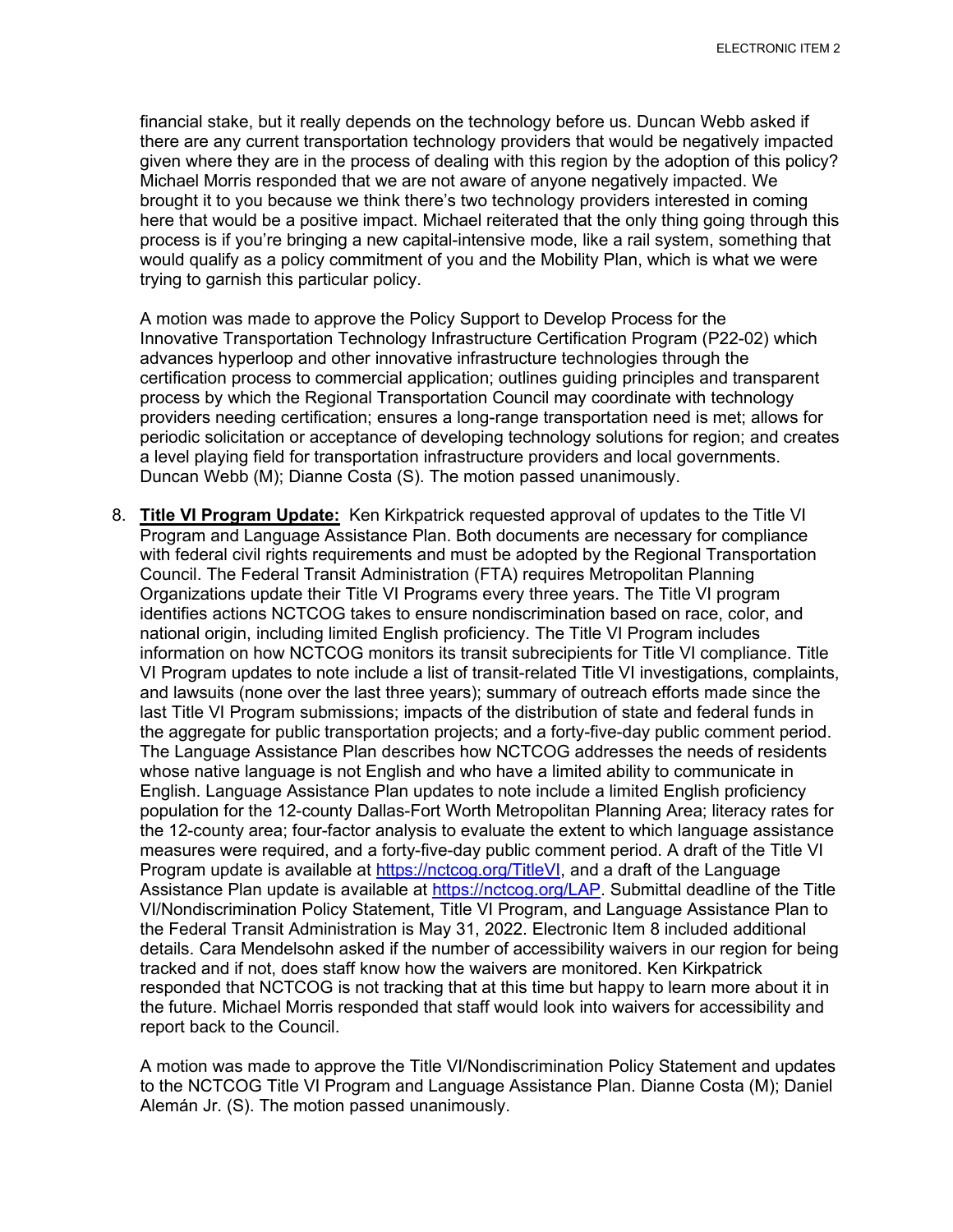9. **2023-2026 Transportation Improvement Program Draft Listings:** Christie Gotti requested Regional Transportation Council (RTC) approval of the 2023-2026 Transportation Improvement Program (TIP) draft project listings and the ability for staff to amend the Unified Planning Work Program (UPWP) and other planning/administrative documents with changes made to the TIP listing. The Committee was also briefed on changes being made to the TIP Development process as a result of recent discussions with the Federal Highway Administration (FHWA). The TIP is a cooperative effort among local governments, the Texas Department of Transportation (TxDOT), transit agencies, and other transportation agency partners. During the TIP development process, staff reviews existing projects and gathers information on additional locally funded projects; makes needed revisions to existing project schedules, funding, and/or scope; develops revised project listings; financially constrains project programming based on estimated future revenues; conducts mobility plan and air quality conformity review; solicits public and Committee/Council input; and finalizes project listings and submits to TxDOT and the FHWA for review. The draft 2023-2026 TIP has \$9.03 billion in roadway and transit funding, including \$5.27 billion in federal commitments, \$1.45 billion in State commitments, \$0.14 billion in regional commitments, \$1.23 billion in local commitments, and \$0.94 billion in Transit Formula commitments. There were 977 active roadway and transit projects, compared to 562 active projects in the new four-year TIP or in the environmental clearance appendix, with 68 project sponsors across the region. Typically, STTC, RTC, and the public have been provided with a "Double Entry" report that contains all active projects to review and comment. This report provides a more comprehensive picture of a project than the Statewide TIP (STIP) format that is required by TxDOT. Once approval of these listings is received, staff converts the data into the STIP report format required by TxDOT and submits it as part of the TIP document to TxDOT for inclusion in the STIP. FHWA recently informed staff that this process does not satisfy their requirements for review and comment on the TIP to comply with federal regulations, therefore, staff will bring the approved project listings in STIP report format in June, along with the full TIP Document. The STIP report will only contain the project phases funded in fiscal years 2023-2026. Given that the same information is slated for approval in May, staff proposed to ask for approval via consent agenda approval by the RTC at the June 9, 2022, meeting. The TIP will then be submitted to the TxDOT on June 10 with action by the Texas Transportation Commission expected in August 2022. Additional information was provided in Electronic Item 9.

A motion was made to approve the projects and project changes shown in the 2023-2026 TIP roadway double-entry report and transit TIP listings and direction for staff to amend the Unified Planning Working Program (UPWP), and other planning/administrative documents as needed. It was noted that only projects in fiscal years 2023-2026 will be included in the new TIP and projects in FY2022 and earlier were provided but will not be included in the new TIP. Projects in FY2027 and later will be included in Appendix D to allow project development activities to continue. Richard Aubin (M); Janet DePuy (S). The motion passed unanimously.

10. **Mobility 2045 Update and Transportation Conformity:** Brendon Wheeler and Jenny Narvaez presented information on development of the Mobility 2045 Update and corresponding 2022 Transportation Air Quality Conformity. The Mobility 2045 Update, that is currently underway, includes a new financial plan, updated demographic forecasts, updated travel demand modeling tool, and necessary refinements to policies, programs, and projects in the current plan, Mobility 2045. Major components of the Plan Update include content such as programs, policies, and projects; financial plan, including financial constraint; nondiscrimination analysis, which shows no disparate impacts found; air quality conformity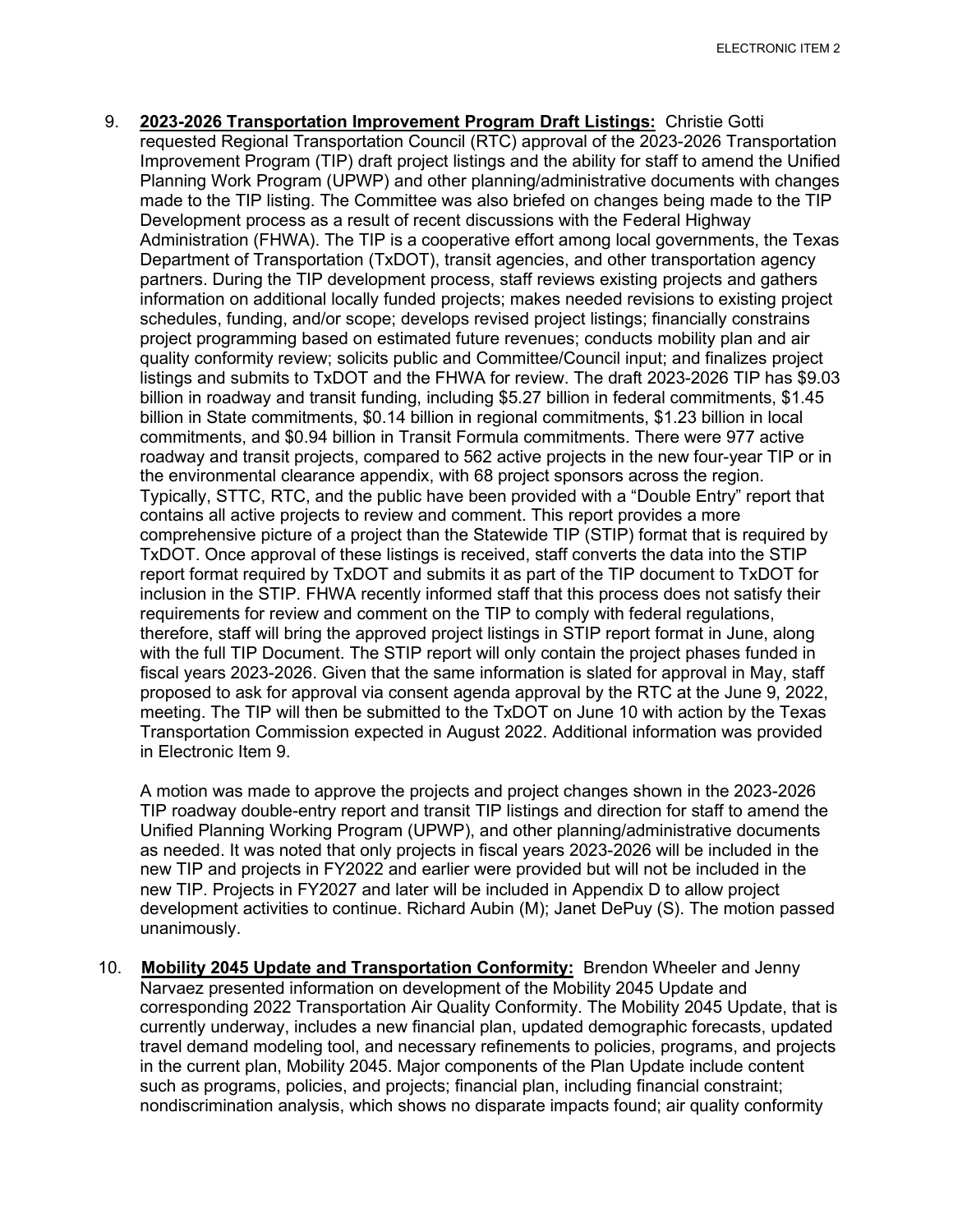ELECTRONIC ITEM 2

consistent with federal/state air quality goals. Recent revisions to project maps/listings include administrative refinements for consistency with Transportation Improvement Program and Metropolitan Transportation Plan recommendations (Project IDs, costs, names, limits, etc.), project development phases and staging adjustments for consistency, but no major change to transit or roadway recommendations. Chapter content includes Map Your Experience summaries added to mobility options and social considerations, air quality conformity results added to environmental considerations chapter, and financial reality chapter updated with final figures. Including the draft financial plan expenditures to maximize existing system: \$39.5B for Infrastructure Maintenance; \$9.6B for Management and Operations; and \$1.5B for Growth, Development, and Land Use Strategies; and to strategic infrastructure investments: \$44.9B for Rail and Bus; \$52.8B for HOV/Managed Lanes and Freeways/Tollways and Arterials that comes to a total of \$148.3B. The public comments received to date have been constructive and supportive of the Plan and included comments ranging from support for expansion of the transit network including rail to alleviate congestion, understanding the cost of congestion methodology, and the need to expand trails and pedestrian access. The official public comment period is April 1, 2022, through May 31, 2022. Jenny Narvaez provided an overview of the 2022 Transportation Air Quality Conformity Analysis. The analysis is required by Federal Legislation, demonstrates that projected emissions from transportation projects were within emission limits (Motor Vehicle Emissions Budgets) established by the State Implementation Plan (SIP), and ensures federal funding and approval is applied to transportation projects that are consistent with air quality planning goals. In Scenario 1, the 2022 Transportation Conformity results show that for 2017 MVEB, Nitrogen Oxides ( $NO<sub>x</sub>$ ) are 130.77 tons per day and Volatile Organic Compounds (VOC) are 64.91 tons per day. In Scenario 2, results show that for 2020 MVEB, Nitrogen Oxides ( $NO_x$ ) are 107.25 tons per day and Volatile Organic Compounds (VOC) are 62.41 tons per day. Both scenarios include reductions from RTC Initiatives of 1.19 tons per day for Nitrogen Oxides and .24 tons per day for Volatile Organic Compounds. Additional information was provided in Electronic Item 10. The Mobility 2045 Plan Update and Transportation Air Quality Conformity are scheduled for action by the Surface Transportation Technical Committee in May. Regional Transportation Council and NCTCOG Executive Board action will be requested in June.

11. **Fiscal Year 2023-2025 Disadvantaged Business Enterprise Goal Update:** Ken Kirkpatrick provided a summary of the Disadvantaged Business Enterprise (DBE) Program requirements and schedule for updating the DBE Participation Goal for FY2023-FY2025. Certain recipients of federal funds are required to have a DBE Program and the North Central Texas Council of Governments (NCTCOG) is a recipient of those funds and is required to have a DBE Program. Federal guidelines require an updated DBE Goal every three years (with the new goal due August 1, 2022). The current goal of 19.4% covers FY2020-2022 and is active through September 30, 2022. Publication of the DBE goal is required as part of Requests for Proposals and DBEs must be certified. In terms of highlevel federal principals of the DBE Program, the basic component ensure non-discrimination in award of contracting activities by providing a level playing field; it's tailored to meet federal Law; ensures DBE firms meet required eligibility standards; helps remove barriers to DBE participation; and assists in development of firms to compete outside of the DBE Program. Development of the DBE goals consists of a two-step process: 1) Determine the relative availability of ready, willing and able DBE firms that are established by the market area and include weighting within contract opportunities for FY23-25 to help establish a base figure, and 2) Consider other DBE data such as historical DBE expenditures, goals from other similar agencies in the Dallas-Fort Worth market, stakeholder comments, and public comments. Following preliminary DBE availability analysis of NCTCOG and its subrecipients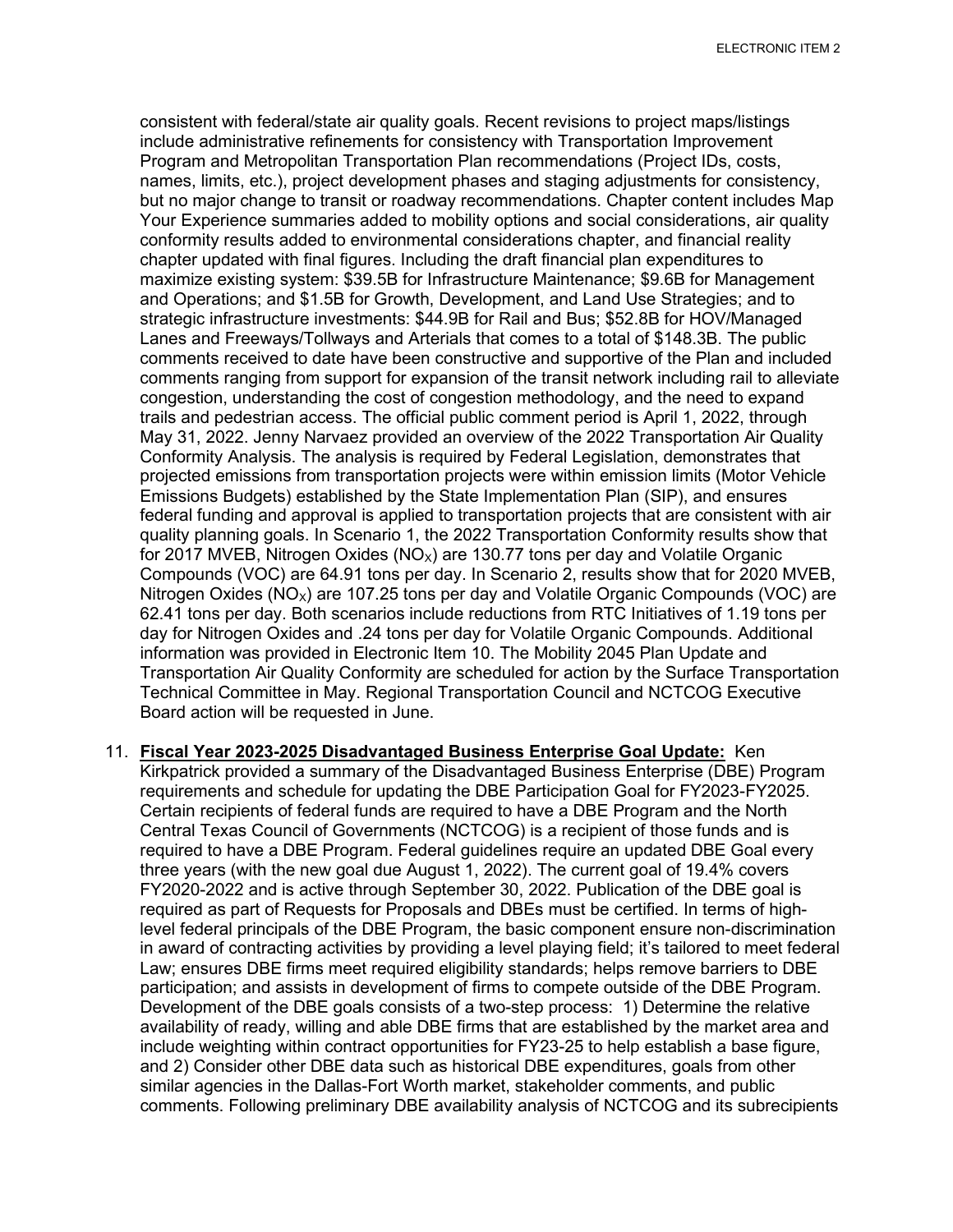and consideration of other DBE data, the proposed overall total weighted DBE goal for FY2023-FY2025 is 17.3 percent. Notice to the public of the proposed goal will be transmitted on May 13 and the 45-day public comment period begins. A DBE Open House will be held at NCTCOG Offices on June 6. STTC action will be requested in June, and RTC and NCTCOG Executive Board action will be requested in July. The goal will be submitted to the Federal Transit Administration on August 1 and the DBE program update and goals become effective on October 1, 2022. Electronic Item 11 included additional details.

## 12. **Dallas-Fort Worth Regional East/West Funding Distribution – Infrastructure Investment and Jobs Act:** Christie Gotti provided an update on the Dallas-Fort Worth Regional East/West Funding Distribution between the Eastern (Dallas and Paris Districts) and Western (Fort Worth District) subregions with the recent passage of the Infrastructure Investment and Jobs Act. Federal funding comes to the region from federal transportation apportionments via the Texas Department of Transportation (TxDOT). Apportionments are based on several factors depending on the funding source (e.g., population, emissions). While funds cannot be suballocated to cities or counties (per federal law), funds can be split along TxDOT District lines. This practice has helped the region stay focused on overall priorities versus focusing on what local government or agency has received funding at any given time. Instead, each subregion works within their available funding. Regional Transportation Council (RTC) Bylaws require that funding distributions be reevaluated with each new transportation funding bill for air quality and mobility funds; transit funds are reevaluated each year as federal apportionments are received. On November 15, 2021, the Infrastructure Investment and Jobs Act (IIJA) was signed into law, which necessitates a review of the latest East/West funding distribution. The first category of funds is the Air Quality funds (funding intended for air quality projects that address attainment of national ambient air quality standards in nonattainment areas). Allocations to the region were based on population and air quality nonattainment factors and generally apply to Congestion Mitigation and Air Quality Improvement Program (CMAQ) funds and Transportation Alternatives Set-Aside funds. East/West Distribution Formula Inputs were based on tons per day of ozone precursors, specifically Volatile Organic Compounds (VOCs) and Nitrogen Oxides (NOx). The second category is Mobility Funds which are designed for mobility projects addressing transportation needs within Metropolitan Area Boundaries with populations of 200,000 or greater. Allocations are based on the population of Urbanized Areas (UZA) in the region. Resulting percentage split applies to the RTC's mobility funding categories such as Surface Transportation Block Grant Program (STBG) and Category 2 funding. East/West Distribution Formula Inputs include population, employment, activity (population and employment equalized to account for communities where available jobs might exceed population or vice versa), and Vehicle Miles Traveled (VMT). Christie noted that over the last six years staff has been operating under funding distribution percentages from the Fixing America's Surface Transportation Act or FAST Act (2015). Proposed formula Inputs for Mobility funds under the current IIJA round out to 31 percent for the Western Subregion and 69 percent for the Eastern Subregion based on the 12-county MPA boundary. Air Quality funds based on the 10-county non-attainment area are proposed to be distributed at 36 percent for the Western subregion and 64 percent for the Eastern subregion. Equity and environmental justice were also reviewed, and indicators show a minority, low income, and/or limited English proficiency population distribution similar to the funding distribution for the western and eastern regions that was proposed. STTC and RTC action will be requested in May and June 2022, respectively. If approved, the updated funding distribution will be applied to all RTC-selected funding programs. Electronic Item 12 included additional details on the process for establishing the split and the proposed new